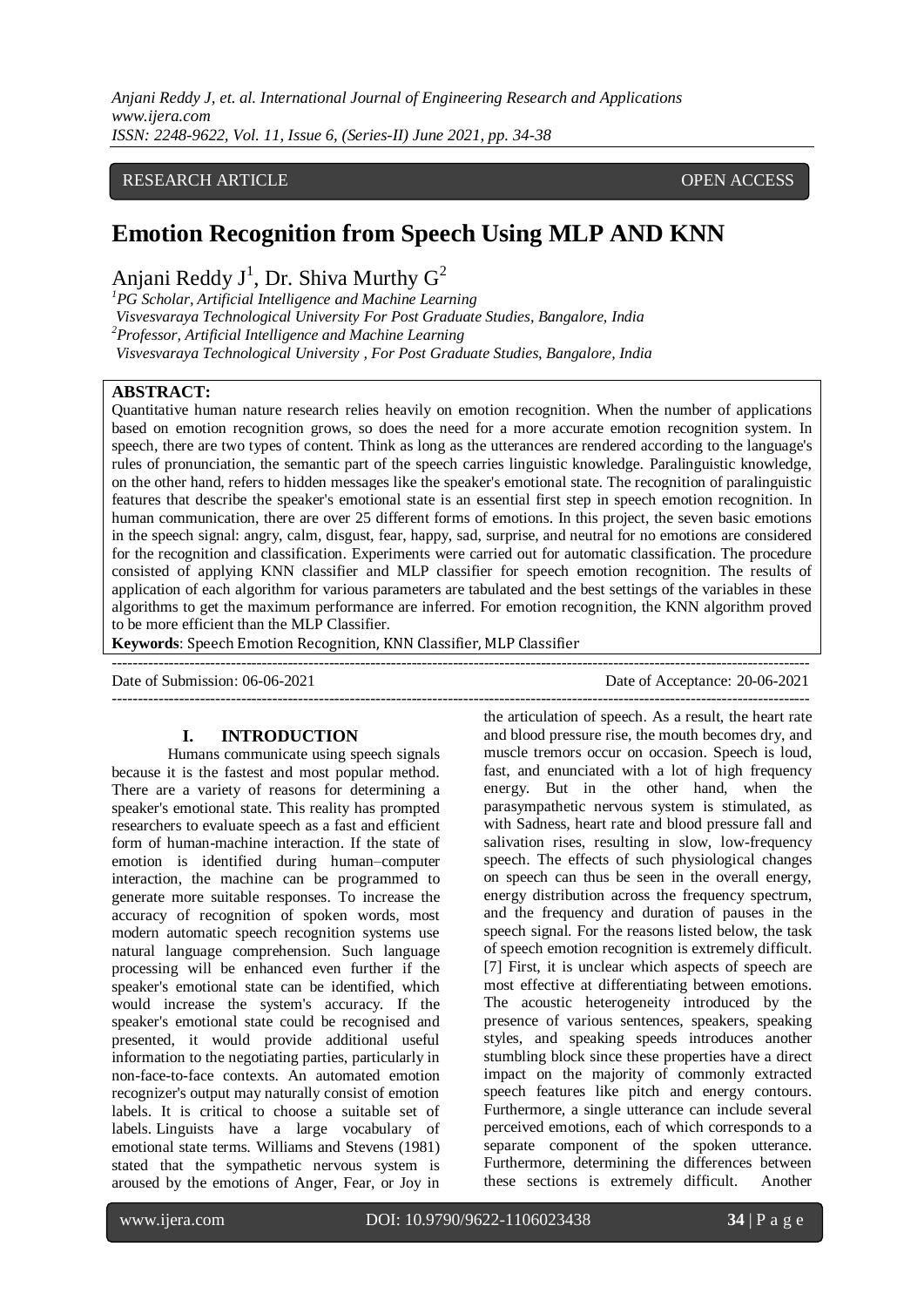*Anjani Reddy J, et. al. International Journal of Engineering Research and Applications www.ijera.com*

*ISSN: 2248-9622, Vol. 11, Issue 6, (Series-II) June 2021, pp. 34-38*

difficult problem is that the way a person expresses an emotion is largely determined by the speaker, his or her background, and the atmosphere in which he or she lives. The majority of research has concentrated on monolingual emotion classification, assuming that there are no cultural differences between speakers. [3] Another issue is that an emotional condition, such as depression, will last for days, weeks, or even months. Other emotions will be temporary in this case, lasting no over than a few minutes. As a result, it's unclear if the automated emotion recognizer can pick up on the long-term or fleeting emotion. There is no universally accepted scientific concept of emotion. [8] There's a need to specify a collection of significant emotions to be identified by an automated emotion recognizer is a major problem in speech emotion recognition. Scholars have developed warehouses of the most common emotional states we experience. A typical set is given by Schubiger and O'Connor and Arnold, which contains 300 emotional states. . However, classifying such a large number of emotions is very difficult. Schubiger and O'Connor and Arnold have an unique link, which includes 300 emotional states. It is, nevertheless, quite hard to characterize such a vast range of emotions. Many experts agree with the 'palette principle,' which says that any emotion can be broken down into primary emotions in the same manner that any colour is made up of a few simple colours. Anger, disgust, fear, joy, sadness, and surprise are the primary emotions. These are the most visible and distinct feelings we experience in our lives. The archetypal feelings are what they're called. [1] [2]

# **II. LITERATURE SURVEY**

ASSESS (McGilloway et al., 2000) is a framework for identifying four archetypal feelings, Fear, Rage, Sadness, and Joy, using a few landmarks––peaks and troughs in the profiles of fundamental frequency, duration, and limits of pauses and fricative bursts. A classification rate of 55% was achieved using discriminant analysis to separate samples that correspond to various groups.[4]

For classification, Dellaert et al. (1996) worked on the F0 information. Happy, sad, anger, and fear were the four emotions studied. The maximum, minimum, and median of the fundamental frequency, as well as the mean positive derivative of the regions where the F0 curve is increasing, are said to be the most important features that describe the acoustic correlates of emotion. [5]

# **III. IMPLEMENTATION A. DATABASE**

In this contribution, RAVDESS (Ryerson Audio-Visual Database of Emotional Speech and Song) database was used. The RAVDESS is a multimodal collection of emotional speech and song that has been verified. This database consisted of 7356 files of 24 actors (12 female actors and 12 male actors), vocalizing two lexically-matched statements in a neutral North American accent. [6] This database consists of calm, happy, sad, angry, fearful, surprise, and disgust expressions, and song contains calm, happy, sad, angry, and fearful emotions. Each statement or expression was provided in 2 intensity levels (strong, normal) with a neutral expression. Each file has a unique name which is divided into 7 parts. Each part of the name gives characteristics of that particular file as given below.

Modality (01 = full-AV, 02 = video-only, 03 = audio-only).

Vocal channel (01 = speech,  $02 =$  song).

Emotion (01 = neutral, 02 = calm,  $03$  = happy, 04 = sad,  $05 =$  angry,  $06 =$  fearful,  $07 =$  disgust,  $08 =$ surprised).

Emotional intensity  $(01 = normal, 02 = strong)$ . NOTE: There is no strong intensity for the 'neutral' emotion.

Statement (01 = "Kids are talking by the door",  $02 =$ "Dogs are sitting by the door").

Repetition (01 = 1st repetition,  $02 = 2$ nd repetition).

Actor (01 to 24. Odd numbered actors are male, even numbered actors are female).

example: Filename - 03-02-08-01-02-02-14.mp4 has audio-only(03),  $\text{Song}(02)$ ,  $\text{Surprised}(03)$ , normal $(01)$ , "Dogs are sitting by the door" $(02)$ , second repetition(02) and actor is female, as actor number is even.

# **B. SOFTWARE (TOOLS AND TECHNIQUES)**

For this project, Google Colaboratory, or "Colab" for short was the platform used to write the python code. Colab is a web-based Python editor that allows developers to write and run arbitrary Python code. It's particularly useful for machine learning, data processing, and education. Colab is a hosted Jupyter notebook programme that doesn't need any configuration and offers open access to computing services, including GPUs.

#### **C. ALGORITHMS MLP Classifier**

A neural network called multilayer perceptron (MLP) is a kind of feedforward artificial neural network (ANN). The term MLP is fuzzy, referring to networks consisting of several layers of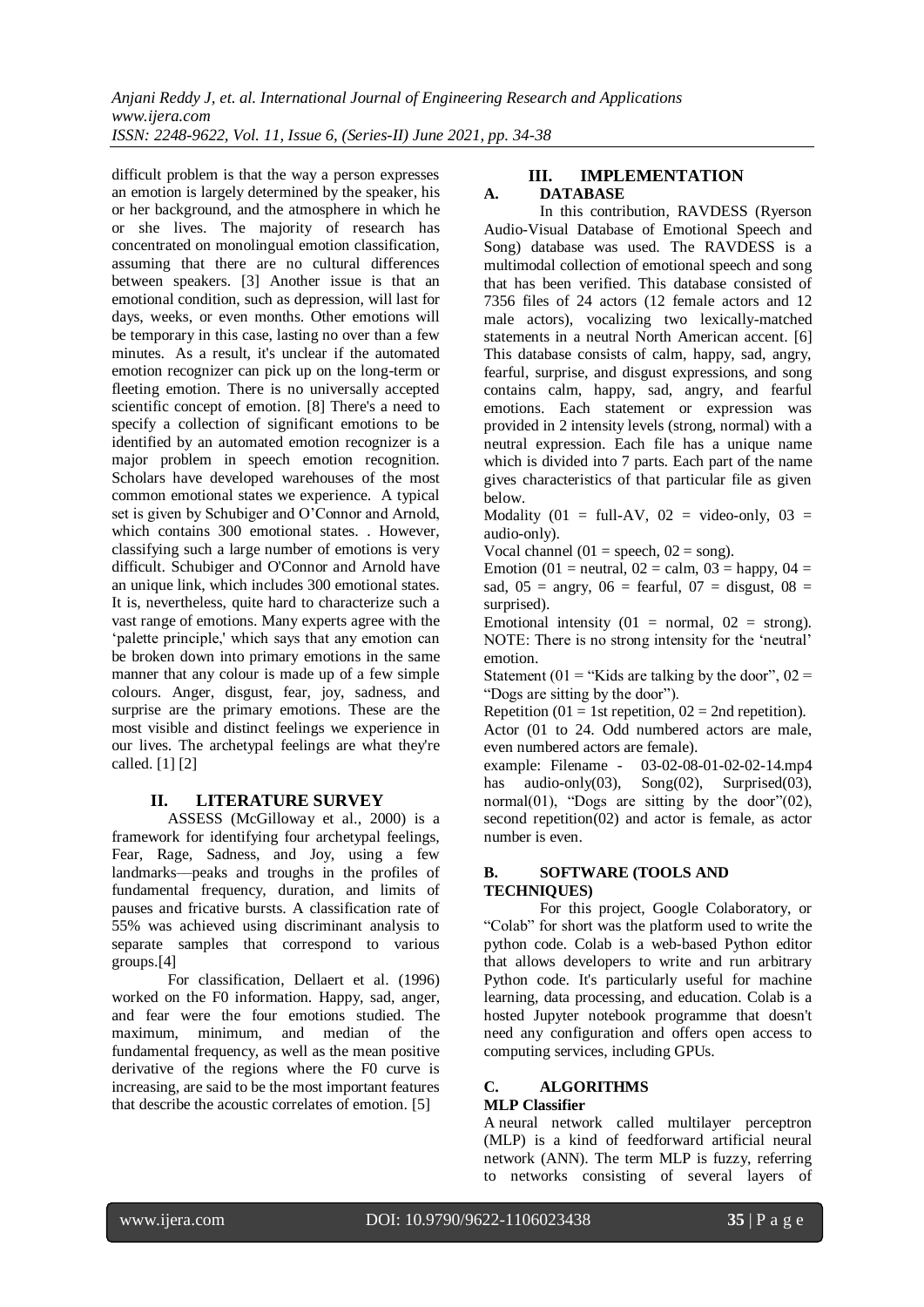perceptrons (with threshold activation) in some cases and in other cases it is seen as feedforward ANN. An MLP has minimum three layers of nodes: an input layer, a hidden layer, and an output layer. Each node, with the exception of input nodes, is a neuron with a nonlinear activation function. Backpropagation is a supervised learning method used by MLP for teaching. MLP is distinguished from a linear perceptron by its many layers and nonlinear activation. It will tell the difference between data that isn't linearly separable and data that is. Multilayer perceptrons, particularly those with a single hidden layer, are often pointed to as "vanilla" neural networks. In the 1980s, MLPs were a common machine learning solution, with uses in speech recognition, image recognition, and machine translation tools.

#### **KNN Classifier**

The K-Nearest Neighbour algorithm is built on the Supervised Learning methodology and is one of the most basic Machine Learning algorithms. When K-NN algorithm believes that the new case/data and existing cases are identical, it places the new case in the group that is more similar to existing categories. The K-NN algorithm collects all relevant information and classifies a new data point based on its similarities to the existing data. This means that new data can be quickly sorted into a well-defined group using the K-NN algorithm. The K-NN algorithm could be used for both regression and classification, but it is most

# **IV. RESULTS AND DISCUSSION**

The comparison of accuracy for both the classifiers is given in the figure 1. MLP classifier has highest accuracy of 51.11% and lowest accuracy of 39.7%, whereas KNN classifier has highest accuracy of 63.61% and lowest accuracy of 35.56%. The accuracy of KNN algorithm depends on various parameters of the algorithm such as number of neighbors, weights, power parameter, etc. Various experiments were performed by varying the values of these parameters which resulted in different accuracies.

The first parameter that was studied, was to find the optimum number of neighbors to get the best accuracy. This experiment showed that as the number of neighbors was increased, the accuracy decreased. This is shown in figure 2. The accuracy was high when the number of neighbors was set to 2.

The second parameter that was studied, was to find which weight function to be used. There are two types of weight functions: "uniform" weight function and "distance" weight function. In uniform weight function, all the points in each neighborhood will be weighted equally. In distance weight function, the points are weighted inversely to their distance, that is the points closer to the query point will be having higher weight values compared to the points which are further. An experiment was conducted to find which weight function performs better for the problem stated. This experiment

| Classifier                          | MLP    | <b>KNN</b> |
|-------------------------------------|--------|------------|
| Accuracy                            | 51.11% | 63.61%     |
| Precision                           | 0.5866 | 0.6501     |
| F-score                             | 0.5189 | 0.6372     |
| Matthews correlation<br>coefficient | 0.4672 | 0.5839     |
| Recall                              | 0.5111 | 0.6361     |

Figure 1: Comparison of algorithms

often used for classification tasks. It's also known as a lazy learner algorithm because it doesn't learn from the training set right away; instead, it saves the dataset and performs an operation on it when it comes time to classify it.

results are shown in figure 3, where the accuracy is better for distance weight function compared to the uniform weight function.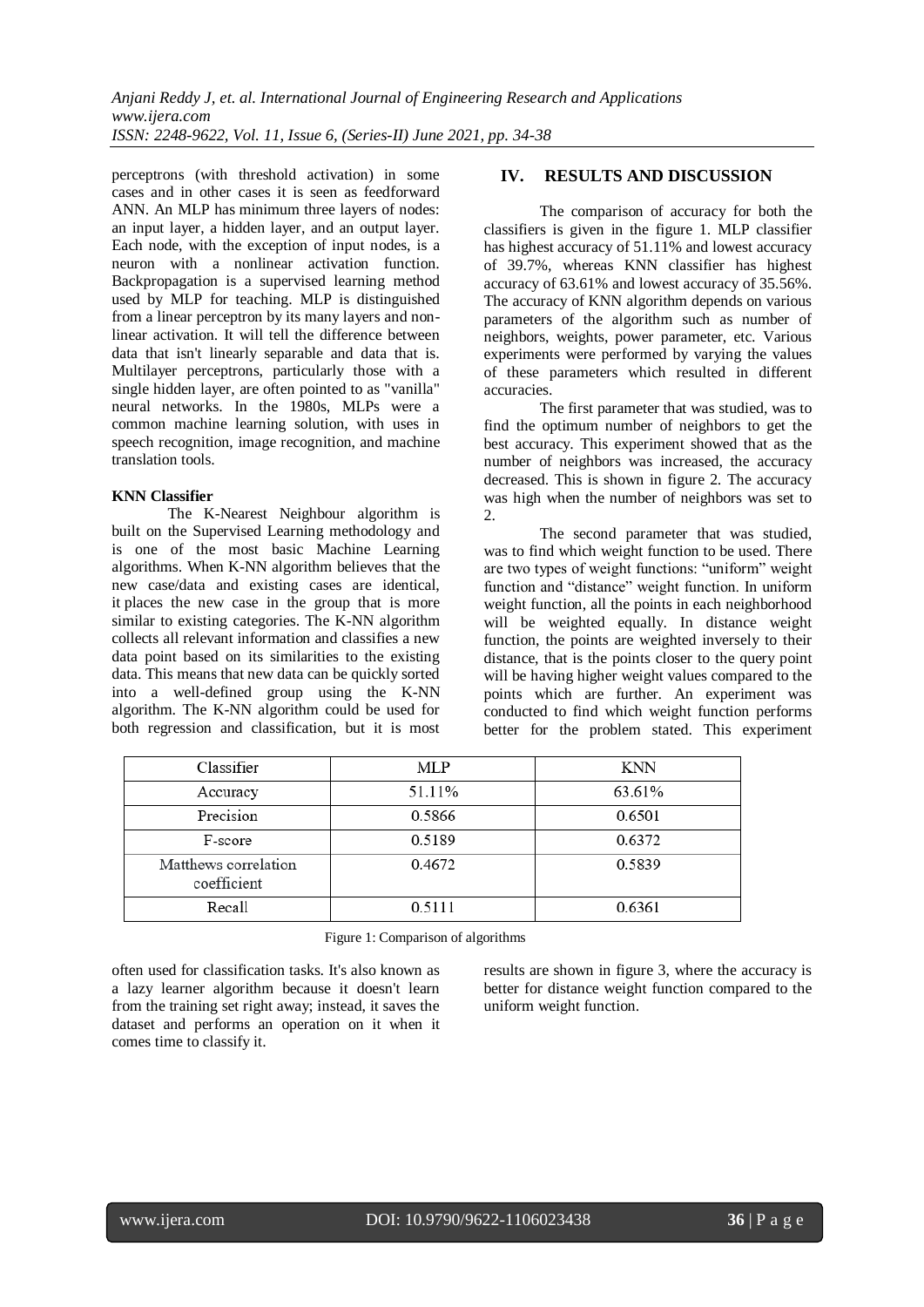| n-neighbors          |            |            |            | 21          |
|----------------------|------------|------------|------------|-------------|
|                      |            |            |            |             |
| Accuracy             | 47.50%     | 46.67%     | 45.00%     | 35.56%      |
| f1 score             | 0.45992714 | 0.45704299 | 0.44071487 | 0.32664600  |
| Recall               | 0.475      | 0.46666666 | 0.45       | 0.355555555 |
| Precision            | 0.47404959 | 0.47120143 | 0.44622367 | 0.33457527  |
| Matthews correlation | 0.45685000 | 0.39027321 | 0.37054544 | 0.26478683  |
| coefficient (MCC)    |            |            |            |             |

Figure 2: Finding optimum number of number of neighbors

| Weights              | Uniform    | distance   |
|----------------------|------------|------------|
|                      |            |            |
| Accuracy             | 47.50%     | 54.17%     |
| f1 score             | 0.45992714 | 0.54209030 |
| Recall               | 0.475      | 0.54166666 |
| Precision            | 0.47404959 | 0.55216548 |
| Matthews correlation | 0.40060861 | 0.47579639 |
| coefficient (MCC)    |            |            |

Figure 3: Finding optimum weight function

| Accuracy             | 63.61%     | 54.17%     |
|----------------------|------------|------------|
| f1 score             | 0.63722742 | 0.54209030 |
| Recall               | 0.63611111 | 0.54166666 |
| Precision            | 0.65017200 | 0.55216548 |
| Matthews correlation | 0.58391783 | 0.47579639 |
| coefficient (MCC)    |            |            |

Figure 4: Minkowshi metric

The third parameter that was studied is power parameter for the Minkowski metric. Two values can be assigned to this parameter (p1 and p2). When this parameter is set to 1, Manhattan distance metric is used and when it is set to 2, Euclidean distance metric is used. The results of this experiment are shown in the figure 4. The results showed that Manhattan distance metric gave better accuracy compared to Euclidean distance metric.

# **V. CONCLUSION**

As discussed, the quantitative human nature research relies heavily on emotion recognition. In this paper, two algorithms were presented for speech emotion recognition. MLP algorithm gave a highest accuracy of 51.11% as discussed above and KNN gave an accuracy of 63.61%. The best settings of the variables in the algorithms to get the maximum performance was inferred.

# **REFERENCES**

- [1]. T. Athanaselis, S. Bakamidis, R. Cowiea, E. Douglas Cowie, I. Dologlou and C. Cox, "ASR for emotional speech: Clarifying the issues and enhancing performance," Neural Netw., vol. 18, pp. 437–444, 2005.
- [2]. F. Burkhardt, A. Paeschke, M. Rolfes, and W. S. et al., "A database of German Emotional Speech," in Proc. Interspeech, Lisbon, Portugal, Sep. 2005, pp. 1517–1520.
- [3]. S. W. Foo, T. L. Nwe, and L. C. D. Silva, "Speech emotion recognition using hidden Markov models," Speech Commun., vol. 41, no. 4, pp. 603–623, 2003.